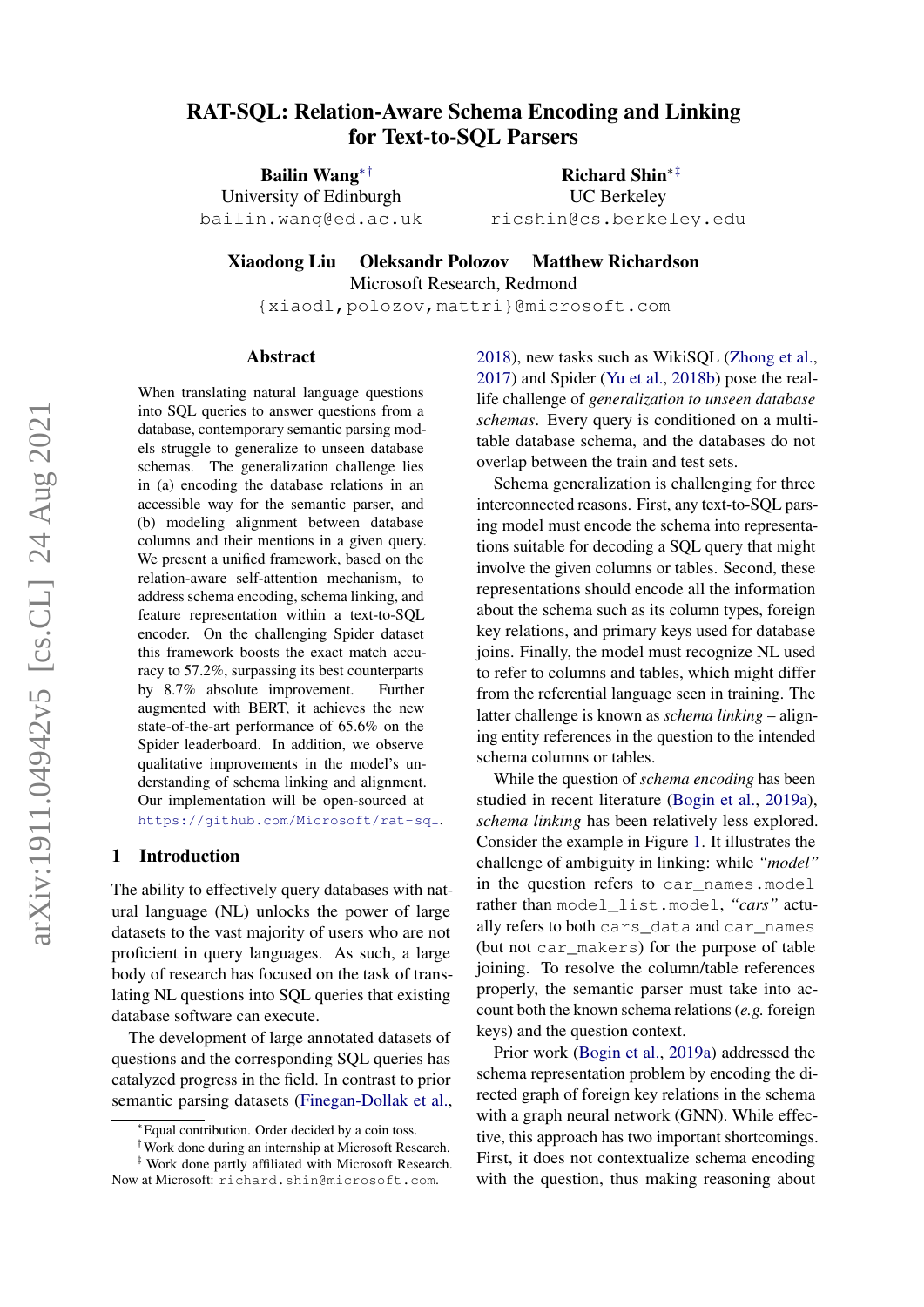<span id="page-1-0"></span>

Figure 1: A challenging text-to-SQL task from the Spider dataset.

schema linking difficult after both the column representations and question word representations are built. Second, it limits information propagation during schema encoding to the predefined graph of foreign key relations. The advent of self-attentional mechanisms in NLP [\(Vaswani et al.,](#page-10-2) [2017\)](#page-10-2) shows that global reasoning is crucial to effective representations of relational structures. However, we would like any global reasoning to still take into account the aforementioned schema relations.

In this work, we present a unified framework, called RAT-SQL, $<sup>1</sup>$  $<sup>1</sup>$  $<sup>1</sup>$  for encoding relational structure</sup> in the database schema and a given question. It uses *relation-aware self-attention* to combine global reasoning over the schema entities and question words with structured reasoning over predefined schema relations. We then apply RAT-SQL to the problems of schema encoding and schema linking. As a result, we obtain 57.2% exact match accuracy on the Spider test set. At the time of writing, this result is the state of the art among models unaugmented with pretrained BERT embeddings – and further reaches to the overall state of the art (65.6%) when RAT-SQL is augmented with BERT. In addition, we experimentally demonstrate that RAT-SQL enables the model to build more accurate internal representations of the question's true alignment with schema columns and tables.

# 2 Related Work

Semantic parsing of NL to SQL recently surged in popularity thanks to the creation of two new multi-table datasets with the challenge of schema generalization – WikiSQL [\(Zhong et al.,](#page-10-0) [2017\)](#page-10-0) and Spider [\(Yu et al.,](#page-10-1) [2018b\)](#page-10-1). Schema encoding is not as challenging in WikiSQL as in Spider because it lacks multi-table relations. Schema linking is relevant for both tasks but also more challenging in Spider due to the richer NL expressiveness and less restricted SQL grammar observed in it. The state of the art semantic parser on WikiSQL [\(He et al.,](#page-9-2) [2019\)](#page-9-2) achieves a test set accuracy of 91.8%, significantly higher than the state of the art on Spider.

The recent state-of-the-art models evaluated on Spider use various attentional architectures for question/schema encoding and AST-based structural architectures for query decoding. IRNet [\(Guo](#page-9-3) [et al.,](#page-9-3) [2019\)](#page-9-3) encodes the question and schema separately with LSTM and self-attention respectively, augmenting them with custom type vectors for schema linking. They further use the AST-based decoder of [Yin and Neubig](#page-10-3) [\(2017\)](#page-10-3) to decode a query in an intermediate representation (IR) that exhibits higher-level abstractions than SQL. [Bogin et al.](#page-9-1) [\(2019a\)](#page-9-1) encode the schema with a GNN and a similar grammar-based decoder. Both works emphasize schema encoding and schema linking, but design separate featurization techniques to augment *word vectors* (as opposed to *relations between words and columns*) to resolve it. In contrast, the RAT-SQL framework provides a unified way to encode arbitrary relational information among inputs.

Concurrently with this work, [Bogin et al.](#page-9-4) [\(2019b\)](#page-9-4) published Global-GNN, a different approach to schema linking for Spider, which applies global reasoning between question words and schema columns/tables. Global reasoning is implemented by *gating* the GNN that encodes the schema using the question token representations. This differs from RAT-SQL in two important ways: (a) question word representations influence the schema representations but not vice versa, and (b) like in other GNN-based encoders, message propagation is limited to the schema-induced edges such as foreign key relations. In contrast, our relation-aware transformer mechanism allows encoding arbitrary relations between question words and schema elements explicitly, and these representations are computed jointly over all inputs using self-attention.

We use the same formulation of relation-aware self-attention as [Shaw et al.](#page-10-4) [\(2018\)](#page-10-4). However, they only apply it to sequences of words in the context of machine translation, and as such, their relation

<sup>&</sup>lt;sup>1</sup>Relation-Aware Transformer.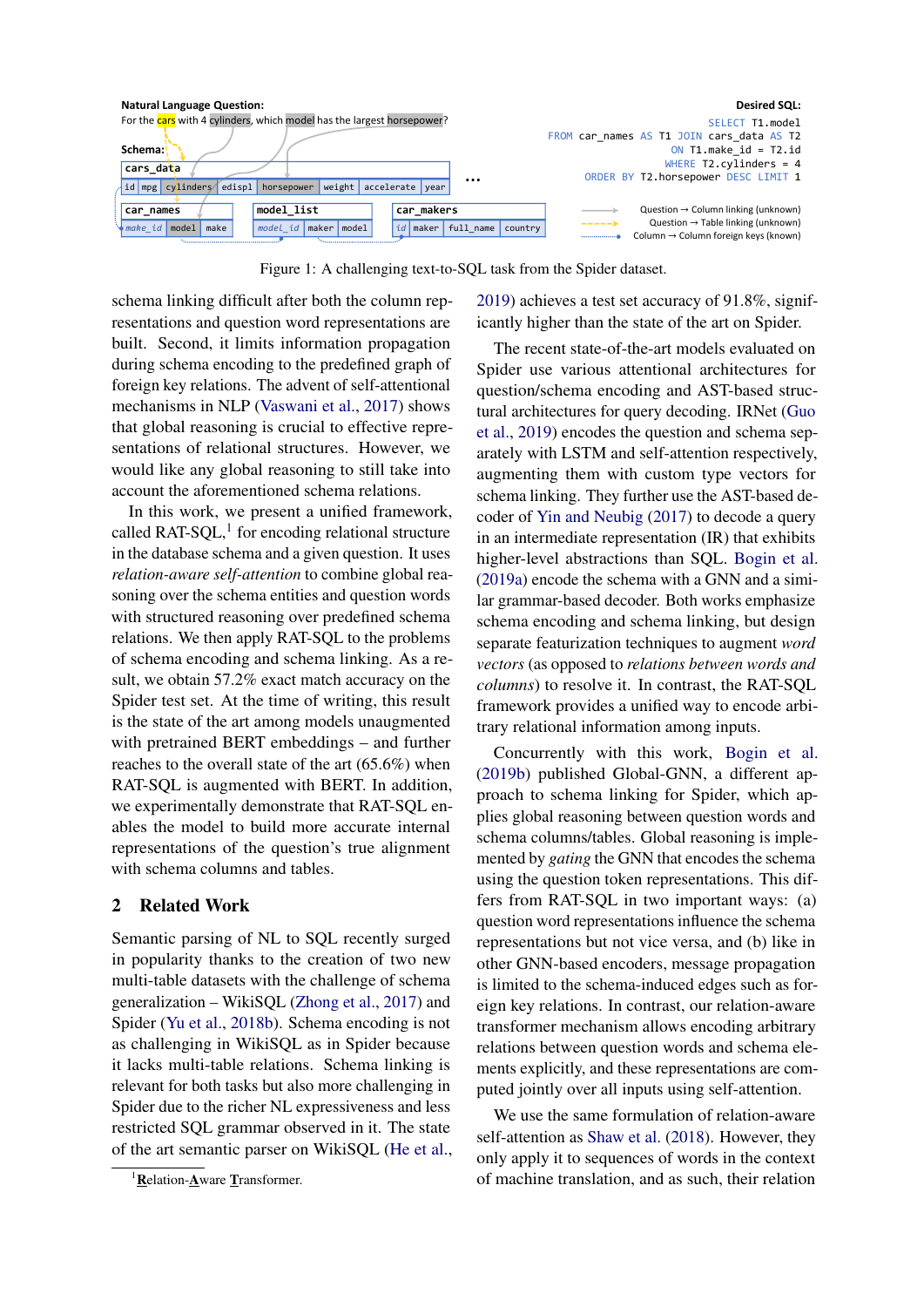types only encode the relative distance between two words. We extend their work and show that relationaware self-attention can effectively encode more complex relationships within an unordered set of elements (in our case, columns and tables within a database schema as well as relations between the schema and the question). To the best of our knowledge, this is the first application of relation-aware self-attention to joint representation learning with both predefined and softly induced relations in the input structure. [Hellendoorn et al.](#page-9-5) [\(2020\)](#page-9-5) develop a similar model concurrently with this work, where they use relation-aware self-attention to encode data flow structure in source code embeddings.

[Sun et al.](#page-10-5) [\(2018\)](#page-10-5) use a heterogeneous graph of KB facts and relevant documents for open-domain question answering. The nodes of their graph are analogous to the database schema nodes in RAT-SQL, but RAT-SQL also incorporates the question in the same formalism to enable joint representation learning between the question and the schema.

#### <span id="page-2-1"></span>3 Relation-Aware Self-Attention

First, we introduce *relation-aware self-attention*, a model for embedding semi-structured input sequences in a way that jointly encodes pre-existing relational structure in the input as well as induced "soft" relations between sequence elements in the same embedding. Our solutions to schema embedding and linking naturally arise as features implemented in this framework.

Consider a set of inputs  $X = \{x_i\}_{i=1}^n$  where  $x_i \in \mathbb{R}^{d_x}$ . In general, we consider it an unordered set, although  $x_i$  may be imbued with positional embeddings to add an explicit ordering relation. A *self-attention* encoder, or *Transformer*, introduced by [Vaswani et al.](#page-10-2) [\(2017\)](#page-10-2), is a stack of *self-attention layers* where each layer (consisting of H *heads*) transforms each  $x_i$  into  $y_i \in \mathbb{R}^{d_x}$  as follows:

$$
e_{ij}^{(h)} = \frac{\boldsymbol{x}_i W_Q^{(h)} (\boldsymbol{x}_j W_K^{(h)})^\top}{\sqrt{d_z / H}}; \quad \alpha_{ij}^{(h)} = \text{softmax} \{ e_{ij}^{(h)} \}
$$

$$
\boldsymbol{z}_i^{(h)} = \sum_{j=1}^n \alpha_{ij}^{(h)} (\boldsymbol{x}_j W_V^{(h)}); \quad \boldsymbol{z}_i = \text{Concat}(\boldsymbol{z}_i^{(1)}, \cdots, \boldsymbol{z}_i^{(H)})
$$

$$
\tilde{\boldsymbol{y}}_i = \text{LayerNorm}(\boldsymbol{x}_i + \boldsymbol{z}_i)
$$

$$
\boldsymbol{y}_i = \text{LayerNorm}(\tilde{\boldsymbol{y}}_i + \text{FC}(\text{ReLU}(\text{FC}(\tilde{\boldsymbol{y}}_i))) \tag{1}
$$

where FC is a fully-connected layer, LayerNorm is *layer normalization* [\(Ba et al.,](#page-9-6) [2016\)](#page-9-6),  $1 \leq h \leq H$ , and  $W_Q^{(h)}$  $Q^{(h)}_{Q}, W^{(h)}_{K}, W^{(h)}_{V} \in \mathbb{R}^{d_x \times (d_x/H)}.$ 

One interpretation of the embeddings computed by a Transformer is that each head of each layer

computes a *learned relation* between all the input elements  $x_i$ , and the strength of this relation is encoded in the attention weights  $\alpha_{ij}^{(h)}$ . However, in many applications (including text-to-SQL parsing) we are aware of some preexisting relational features between the inputs, and would like to bias our encoder model toward them. This is straightforward for non-relational features (represented directly in each  $x_i$ ). We could limit the attention computation only to the "hard" edges where the preexisting relations are known to hold. This would make the model similar to a *graph attention network* (Veličković et al., [2018\)](#page-10-6), and would also impede the Transformer's ability to learn *new* relations. Instead, RAT provides a way to communicate known relations to the encoder by adding their representations to the attention mechanism.

[Shaw et al.](#page-10-4) [\(2018\)](#page-10-4) describe a way to represent *relative position information* in a self-attention layer by changing Equation [\(1\)](#page-2-0) as follows:

$$
e_{ij}^{(h)} = \frac{\boldsymbol{x_i} W_Q^{(h)} (\boldsymbol{x_j} W_K^{(h)} + \boldsymbol{r_{ij}^K})^\top}{\sqrt{d_z / H}}
$$
  

$$
\boldsymbol{z}_i^{(h)} = \sum_{j=1}^n \alpha_{ij}^{(h)} (\boldsymbol{x_j} W_V^{(h)} + \boldsymbol{r_{ij}^V}).
$$
 (2)

Here the  $r_{ij}$  terms encode the known relationship between the two elements  $x_i$  and  $x_j$  in the input. While [Shaw et al.](#page-10-4) used it exclusively for relative position representation, we show how to use the same framework to effectively bias the Transformer toward arbitrary relational information.

Consider R relational features, each a binary relation  $\mathcal{R}^{(s)} \subset X \times X$  (1 < s < R). The RAT framework represents all the pre-existing features for each edge  $(i, j)$  as  $r_{ij}^K = r_{ij}^V =$  $\text{Concat}(\rho_{ij}^{(1)}, \ldots, \rho_{ij}^{(R)})$  where each  $\rho_{ij}^{(s)}$  is either a *learned embedding* for the relation  $\mathcal{R}^{(s)}$  if the relation holds for the corresponding edge (*i.e.* if  $(i, j) \in \mathcal{R}^{(s)}$ , or a zero vector of appropriate size. In the following section, we will describe the set of relations our RAT-SQL model uses to encode a given database schema.

# <span id="page-2-2"></span><span id="page-2-0"></span>4 RAT-SQL

We now describe the RAT-SQL framework and its application to the problems of schema encoding and linking. First, we formally define the text-to-SQL semantic parsing problem and its components. In the rest of the section, we present our implementation of schema linking in the RAT framework.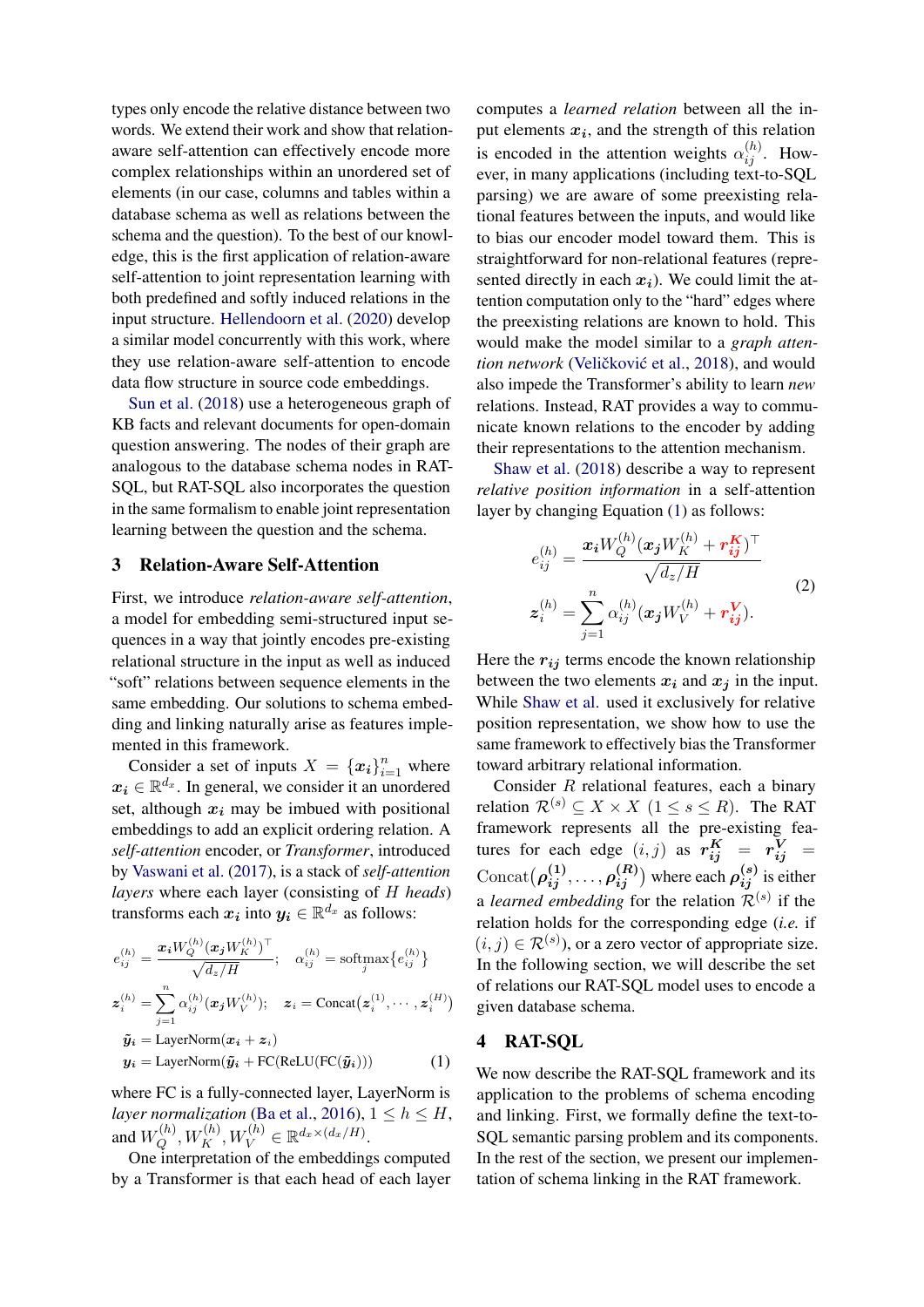<span id="page-3-0"></span>

| Type of $x$ | Type of $y$ | Edge label                                                  | Description                                                                                                                                    |
|-------------|-------------|-------------------------------------------------------------|------------------------------------------------------------------------------------------------------------------------------------------------|
| Column      | Column      | SAME-TABLE<br>FOREIGN-KEY-COL-F<br>FOREIGN-KEY-COL-R        | $x$ and $y$ belong to the same table.<br>x is a foreign key for $y$ .<br>$y$ is a foreign key for $x$ .                                        |
| Column      | Table       | PRIMARY-KEY-F<br>BELONGS-TO-F                               | $x$ is the primary key of $y$ .<br>$x$ is a column of $y$ (but not the primary key).                                                           |
| Table       | Column      | PRIMARY-KEY-R<br>BELONGS-TO-R                               | y is the primary key of x.<br>$y$ is a column of $x$ (but not the primary key).                                                                |
| Table       | Table       | FOREIGN-KEY-TAB-F<br>FOREIGN-KEY-TAB-R<br>FOREIGN-KEY-TAB-B | Table x has a foreign key column in $y$ .<br>Same as above, but $x$ and $y$ are reversed.<br>$x$ and $y$ have foreign keys in both directions. |

Table 1: Description of edge types present in the directed graph  $G$  created to represent the schema. An edge exists from source node  $x \in S$  to target node  $y \in S$  if the pair fulfills one of the descriptions listed in the table, with the corresponding label. Otherwise, no edge exists from  $x$  to  $y$ .

<span id="page-3-1"></span>

Figure 2: An illustration of an example schema as a graph  $G$ . We do not depict all the edges and label types of Table [1](#page-3-0) to reduce clutter.

#### 4.1 Problem Definition

Given a natural language question Q and a schema  $S = \langle C, \mathcal{T} \rangle$  for a relational database, our goal is to generate the corresponding SQL P. Here the question  $Q = q_1 \dots q_{|Q|}$  is a sequence of words, and the schema consists of columns  $C = \{c_1, \ldots, c_{|C|}\}\$ and tables  $\mathcal{T} = \{t_1, \ldots, t_{|\mathcal{T}|}\}.$  Each column name  $c_i$  contains words  $c_{i,1}, \ldots, c_{i,|c_i|}$  and each table name  $t_i$  contains words  $t_{i,1}, \ldots, t_{i,|t_i|}$ . The desired program P is represented as an *abstract syntax tree* T in the context-free grammar of SQL.

Some columns in the schema are *primary keys*, used for uniquely indexing the corresponding table, and some are *foreign keys*, used to reference a primary key column in a different table. In addition, each column has a *type*  $\tau \in \{\text{number, text}\}.$ 

Formally, we represent the database schema as a directed graph  $\mathcal{G} = \langle \mathcal{V}, \mathcal{E} \rangle$ . Its nodes  $\mathcal{V} = \mathcal{C} \cup \mathcal{T}$ are the columns and tables of the schema, each labeled with the words in its name (for columns, we prepend their type  $\tau$  to the label). Its edges  $\mathcal E$  are defined by the pre-existing database relations, described in Table [1.](#page-3-0) Figure [2](#page-3-1) illustrates an example graph (with a subset of actual edges and labels).



Figure 3: One RAT layer in the schema encoder.

While G holds all the known information about the schema, it is insufficient for appropriately encoding a previously unseen schema *in the context of the question* Q. We would like our representations of the schema  $S$  and the question  $Q$  to be *joint*, in particular for modeling the alignment between them. Thus, we also define the *questioncontextualized schema graph*  $\mathcal{G}_{Q} = \langle \mathcal{V}_{Q}, \mathcal{E}_{Q} \rangle$ where  $V_Q = V \cup Q = C \cup T \cup Q$  includes nodes for the question words (each labeled with a corresponding word), and  $\mathcal{E}_Q = \mathcal{E} \cup \mathcal{E}_{Q \leftrightarrow S}$  are the schema edges  $\mathcal E$  extended with additional special relations between the question words and schema members, detailed in the rest of this section.

For modeling text-to-SQL generation, we adopt the *encoder-decoder framework*. Given the input as a graph  $\mathcal{G}_Q$ , the *encoder*  $f_{\text{enc}}$  embeds it into joint representations  $c_i$ ,  $t_i$ ,  $q_i$  for each column  $c_i \in \mathcal{C}$ , table  $t_i \in \mathcal{T}$ , and question word  $q \in Q$  respectively. The decoder  $f_{\text{dec}}$  then uses them to compute a distribution  $Pr(P | \mathcal{G}_Q)$  over the SQL programs.

#### <span id="page-3-2"></span>4.2 Relation-Aware Input Encoding

Following the state-of-the-art NLP literature, our encoder first obtains the *initial* representations  $c_i^{\text{init}}$ ,  $t_i^{\text{init}}$  for every node of G by (a) retrieving a pre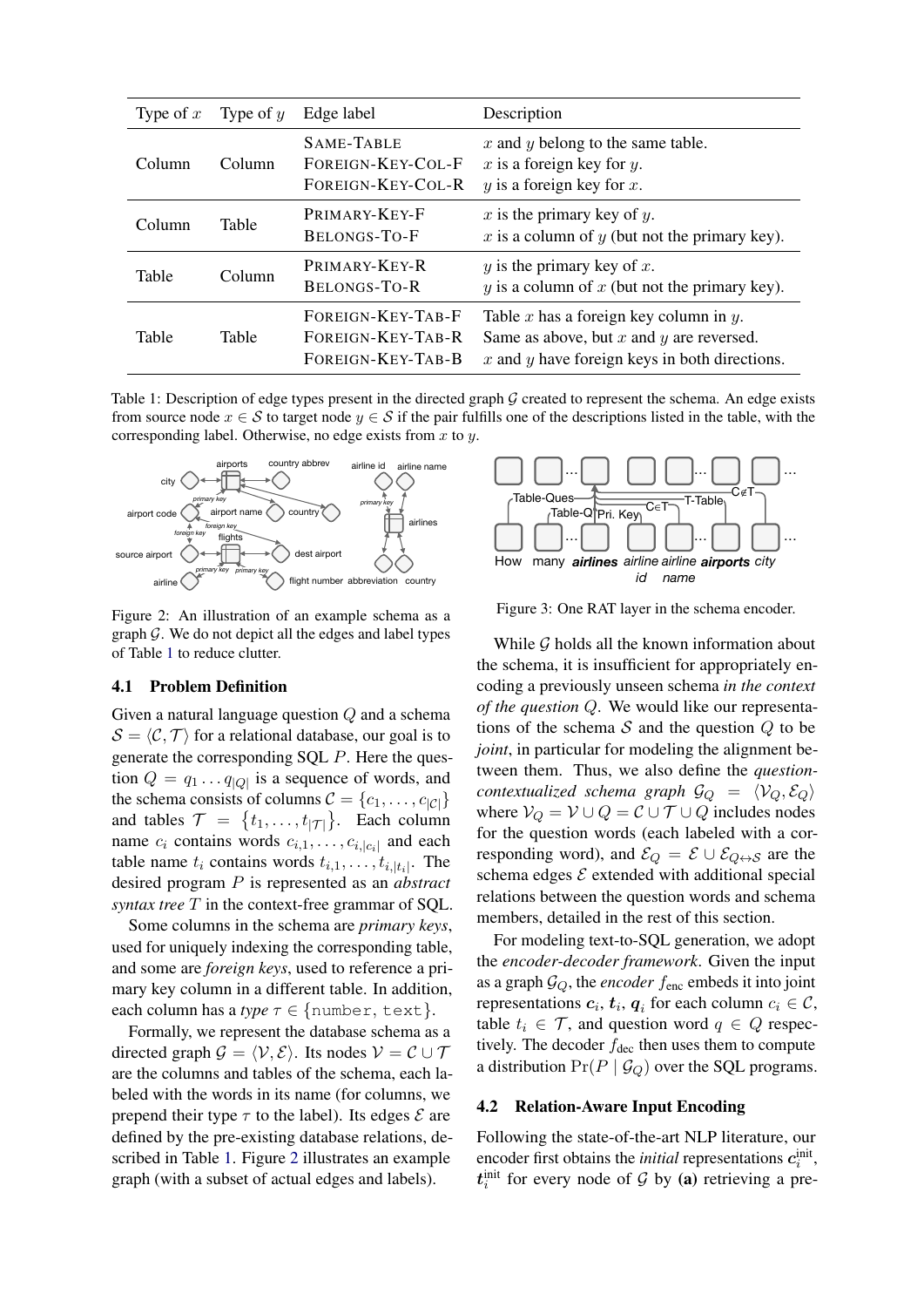trained Glove embedding [\(Pennington et al.,](#page-10-7) [2014\)](#page-10-7) for each word, and (b) processing the embeddings in each multi-word label with a bidirectional LSTM (BiLSTM) [\(Hochreiter and Schmidhuber,](#page-9-7) [1997\)](#page-9-7). It also runs a separate BiLSTM over the question Q to obtain initial word representations  $q_i^{\text{init}}$ .

The initial representations  $c_i^{\text{init}}$ ,  $t_i^{\text{init}}$ , and  $q_i^{\text{init}}$ are independent of each other and devoid of any relational information known to hold in  $\mathcal{E}_{Q}$ . To produce joint representations for the entire input graph  $\mathcal{G}_O$ , we use the relation-aware self-attention mechanism (Section [3\)](#page-2-1). Its input  $X$  is the set of all the node representations in  $\mathcal{G}_Q$ :

$$
X=(\pmb{c}_1^\text{init},\cdots,\pmb{c}_{|\mathcal{C}|}^\text{init},\pmb{t}_1^\text{init},\cdots,\pmb{t}_{|\mathcal{T}|}^\text{init},\pmb{q}_1^\text{init},\cdots,\pmb{q}_{|Q|}^\text{init}).
$$

The encoder  $f_{\text{enc}}$  applies a stack of N relationaware self-attention layers to  $X$ , with separate weight matrices in each layer. The final representations  $\boldsymbol{c}_i, \boldsymbol{t}_i, \boldsymbol{q}_i$  produced by the  $N^{\text{th}}$  layer constitute the output of the whole encoder.

Alternatively, we also consider pre-trained BERT [\(Devlin et al.,](#page-9-8) [2019\)](#page-9-8) embeddings to obtain the initial representations. Following [\(Huang et al.,](#page-9-9) [2019;](#page-9-9) [Zhang et al.,](#page-10-8) [2019\)](#page-10-8), we feed  $X$  to the BERT and use the last hidden states as the initial representations before proceeding with the RAT layers.[2](#page-0-0)

Importantly, as detailed in Section [3,](#page-2-1) every RAT layer uses self-attention between *all elements of the input graph*  $\mathcal{G}_{Q}$  to compute new contextual representations of question words and schema members. However, this self-attention is *biased* toward some pre-defined relations using the edge vectors  $r_{ij}^K, r_{ij}^V$  in each layer. We define the set of used relation types in a way that directly addresses the challenges of schema embedding and linking. Occurrences of these relations between the question and the schema constitute the edges  $\mathcal{E}_{Q \leftrightarrow S}$ . Most of these relation types address schema linking (Section [4.3\)](#page-4-0); we also add some auxiliary edges to aid schema encoding (see Appendix [A\)](#page-11-0).

#### <span id="page-4-0"></span>4.3 Schema Linking

Schema linking relations in  $\mathcal{E}_{Q \leftrightarrow S}$  aid the model with aligning column/table references in the question to the corresponding schema columns/tables. This alignment is implicitly defined by two kinds of information in the input: *matching names* and *matching values*, which we detail in order below.

Name-Based Linking Name-based linking refers to *exact* or *partial* occurrences of the column/table names in the question, such as the occurrences of *"cylinders"* and *"cars"* in the question in Figure [1.](#page-1-0) Textual matches are the most explicit evidence of question-schema alignment and as such, one might expect them to be directly beneficial to the encoder. However, in all our experiments the representations produced by vanilla self-attention were insensitive to textual matches even though their initial representations were identical. [Brunner et al.](#page-9-10) [\(2020\)](#page-9-10) suggest that representations produced by Transformers mix the information from different positions and cease to be directly interpretable after 2+ layers, which might explain our observations. Thus, to remedy this phenomenon, we explicitly encode name-based linking using RAT relations.

Specifically, for all n-grams of length 1 to 5 in the question, we determine (1) whether it exactly matches the name of a column/table (*exact match*); or (2) whether the n-gram is a subsequence of the name of a column/table (*partial match*).[3](#page-0-0) Then, for every  $(i, j)$  where  $x_i \in Q$ ,  $x_j \in S$  (or vice versa), we set  $r_{ij} \in \mathcal{E}_{Q \leftrightarrow S}$  to QUESTION-COLUMN-M, QUESTION-TABLE-M, COLUMN-QUESTION-M or TABLE-QUESTION-M depending on the type of  $x_i$ and  $x_i$ . Here M is one of EXACTMATCH, PAR-TIALMATCH, or NOMATCH.

Value-Based Linking Question-schema alignment also occurs when the question mentions any *values* that occur in the database and consequently participate in the desired SQL, such as *"4"* in Figure [1.](#page-1-0) While this example makes the alignment explicit by mentioning the column name *"cylinders"*, many real-world questions do not. Thus, linking a value to the corresponding column requires background knowledge.

The database itself is the most comprehensive and readily available source of knowledge about possible values, but also the most challenging to process in an end-to-end model because of the privacy and speed impact. However, the RAT framework allows us to outsource this processing to the database engine to *augment*  $\mathcal{G}_Q$  with potential value-based linking without exposing the model itself to the data. Specifically, we add a new COLUMN-VALUE relation between any word  $q_i$  and column name  $c_i$  s.t.  $q_i$  occurs as a value

<sup>&</sup>lt;sup>2</sup>In this case, the initial representations  $c_i^{\text{init}}, t_i^{\text{init}}, q_i^{\text{init}}$  are not strictly independent although still yet uninfluenced by  $\mathcal{E}$ .

 $3$ This procedure matches that of [Guo et al.](#page-9-3) [\(2019\)](#page-9-3), but we use the matching information differently in RAT.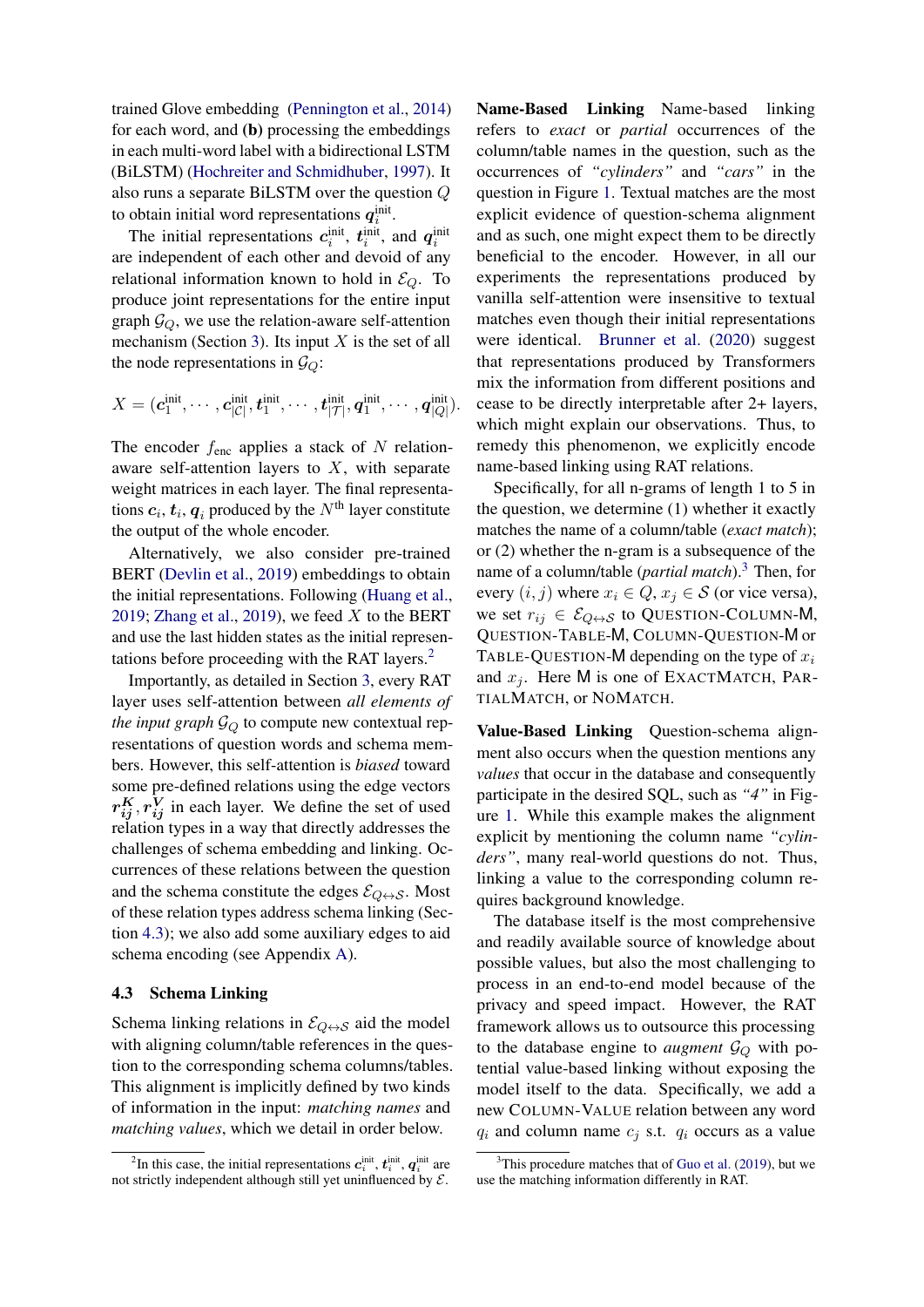(or a full word within a value) of  $c_j$ . This simple approach drastically improves the performance of RAT-SQL (see Section [5\)](#page-5-0). It also directly addresses the aforementioned DB challenges: (a) the model is never exposed to database content that does not occur in the question, (b) word matches are retrieved quickly via DB indices & textual search.

Memory-Schema Alignment Matrix Our intuition suggests that the columns and tables which occur in the SQL P will generally have a corresponding reference in the natural language question. To capture this intuition in the model, we apply relation-aware attention as a pointer mechanism between every memory element in y and all the columns/tables to compute explicit *alignment matrices*  $L^{\text{col}} \in \mathbb{R}^{|y| \times |\mathcal{C}|}$  and  $L^{\text{tab}} \in \mathbb{R}^{|y| \times |\mathcal{T}|}$ :

$$
\tilde{L}_{i,j}^{\text{col}} = \frac{y_i W_Q^{\text{col}} (\mathbf{c}_j^{\text{final}} W_K^{\text{col}} + \mathbf{r}_{ij}^K)^\top}{\sqrt{d_x}}
$$
\n
$$
\tilde{L}_{i,j}^{\text{tab}} = \frac{y_i W_Q^{\text{tab}} (\mathbf{t}_j^{\text{final}} W_K^{\text{tab}} + \mathbf{r}_{ij}^K)^\top}{\sqrt{d_x}}
$$
\n
$$
L_{i,j}^{\text{col}} = \text{softmax} \{ \tilde{L}_{i,j}^{\text{col}} \} \qquad L_{i,j}^{\text{lab}} = \text{softmax} \{ \tilde{L}_{i,j}^{\text{lab}} \}
$$
\n(3)

Intuitively, the alignment matrices in Eq. [\(3\)](#page-5-1) should resemble the real discrete alignments, therefore should respect certain constraints like sparsity. When the encoder is sufficiently parameterized, sparsity tends to arise with learning, but we can also encourage it with an explicit objective. Appendix [B](#page-11-1) presents this objective and discusses our experiments with sparse alignment in RAT-SQL.

## 4.4 Decoder

The decoder  $f_{\text{dec}}$  of RAT-SQL follows the treestructured architecture of [Yin and Neubig](#page-10-3) [\(2017\)](#page-10-3). It generates the SQL  $P$  as an abstract syntax tree in depth-first traversal order, by using an LSTM to output a sequence of *decoder actions* that either (i) expand the last generated node into a grammar rule, called APPLYRULE; or when completing a leaf node, (ii) choose a column/table from the schema, called SELECTCOLUMN and SELECTTABLE.

Formally,  $Pr(P | \mathcal{Y}) = \prod_t Pr(a_t | a_{$ where  $\mathcal{Y} = f_{\text{enc}}(\mathcal{G}_Q)$  is the final encoding of the question and schema, and  $a_{\leq t}$  are all the previous actions. In a tree-structured decoder, the LSTM state is updated as  $m_t$ ,  $h_t$  =  $f_{\rm LSTM}\left(\left[\bm{a}_{t-1}\parallel\bm{z}_{t}\parallel\bm{h}_{p_t}\parallel\bm{a}_{p_t}\parallel\bm{n}_{f_t}\right],\ \bm{m}_{t-1},\bm{h}_{t-1}\right)$ where  $m_t$  is the LSTM cell state,  $h_t$  is the LSTM output at step t,  $a_{t-1}$  is the embedding of the previous action,  $p_t$  is the step corresponding to



Figure 4: Choosing a column in a tree decoder.

expanding the parent AST node of the current node, and  $n_{f_t}$  is the embedding of the current node type. Finally,  $z_t$  is the context representation, computed using multi-head attention (with 8 heads) on  $h_{t-1}$  over  $\mathcal{Y}$ .

<span id="page-5-1"></span>For APPLYRULE[R], we compute  $Pr(a_t =$ APPLYRULE $[R]$  |  $a_{\leq t}, y$  = softmax $_R (g(h_t))$ where  $g(\cdot)$  is a 2-layer MLP with a tanh nonlinearity. For SELECTCOLUMN, we compute

$$
\tilde{\lambda}_{i} = \frac{\mathbf{h}_{t} W_{Q}^{\text{sc}}(y_{i} W_{K}^{\text{sc}})^{T}}{\sqrt{d_{x}}} \qquad \lambda_{i} = \text{softmax} \{\tilde{\lambda}_{i}\}
$$
\n
$$
\Pr(a_{t} = \text{SELECTCOLUTION}[i] \mid a_{< t}, y) = \sum_{j=1}^{|y|} \lambda_{j} L_{j,i}^{\text{col}}
$$

and similarly for SELECTTABLE. We refer the reader to [Yin and Neubig](#page-10-3) [\(2017\)](#page-10-3) for details.

#### <span id="page-5-0"></span>5 Experiments

We implemented RAT-SQL in PyTorch [\(Paszke](#page-9-11) [et al.,](#page-9-11) [2017\)](#page-9-11). During preprocessing, the input of questions, column names and table names are tokenized and lemmatized with the StandfordNLP toolkit [\(Manning et al.,](#page-9-12) [2014\)](#page-9-12). Within the encoder, we use GloVe [\(Pennington et al.,](#page-10-7) [2014\)](#page-10-7) word embeddings, held fixed in training except for the 50 most common words in the training set. For RAT-SQL BERT, we use the WordPiece tokenization. All word embeddings have dimension 300. The bidirectional LSTMs have hidden size 128 per direction, and use the recurrent dropout method of [Gal and Ghahramani](#page-9-13) [\(2016\)](#page-9-13) with rate 0.2. We stack 8 relation-aware self-attention layers on top of the bidirectional LSTMs. Within them, we set  $d_x = d_z = 256$ ,  $H = 8$ , and use dropout with rate 0.1. The position-wise feed-forward network has inner layer dimension 1024. Inside the decoder, we use rule embeddings of size 128, node type embeddings of size 64, and a hidden size of 512 inside the LSTM with dropout of 0.21.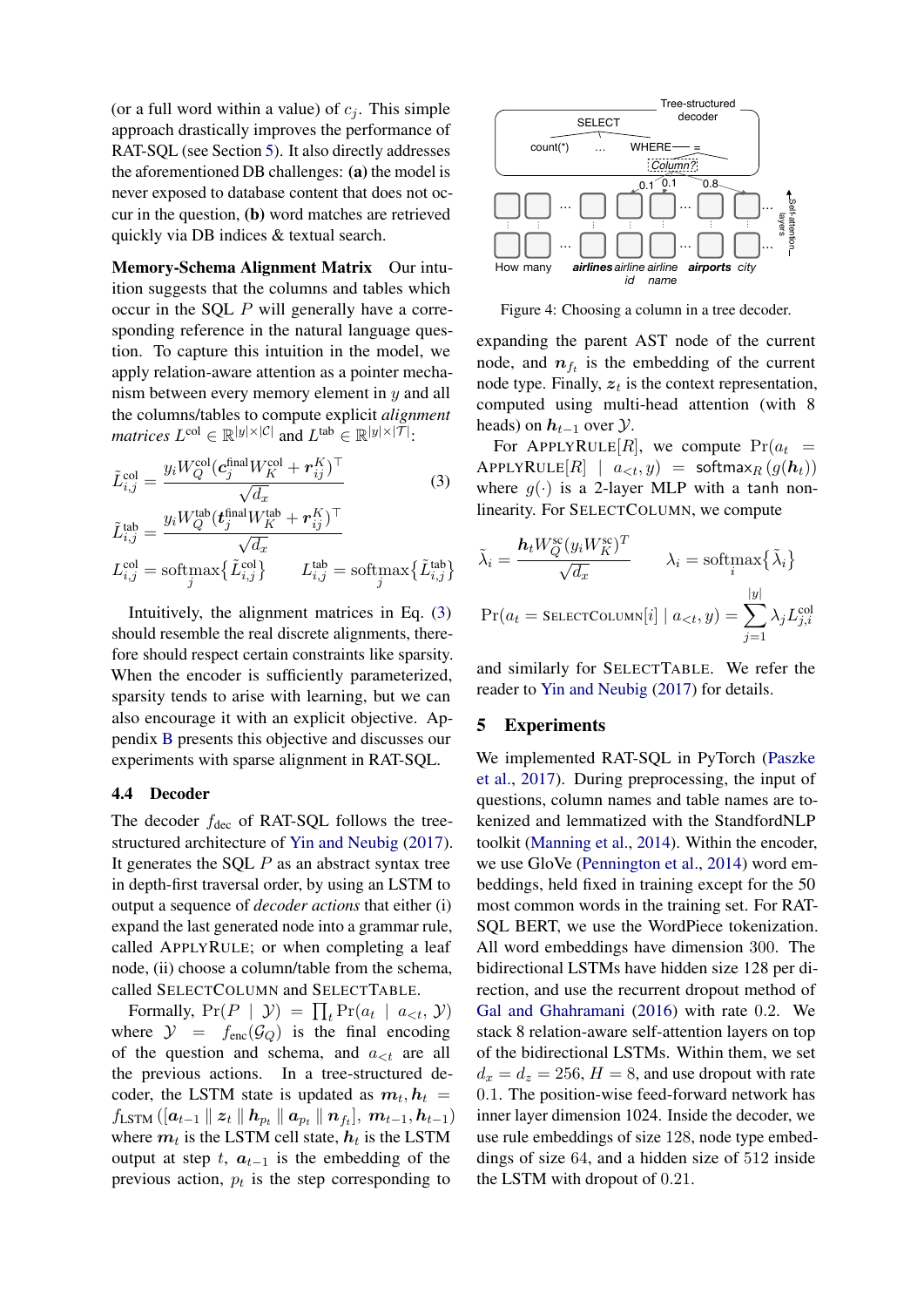<span id="page-6-0"></span>

| Model                                   | Dev  | <b>Test</b> |
|-----------------------------------------|------|-------------|
| IRNet (Guo et al., 2019)                | 53.2 | 46.7        |
| Global-GNN (Bogin et al., 2019b)        | 52.7 | 47.4        |
| IRNet V2 (Guo et al., 2019)             | 55.4 | 48.5        |
| <b>RAT-SQL</b> (ours)                   | 62.7 | 57.2        |
| With BERT:                              |      |             |
| EditSQL + BERT (Zhang et al., 2019)     | 57.6 | 53.4        |
| GNN + Bertrand-DR (Kelkar et al., 2020) | 57.9 | 54.6        |
| IRNet $V2 + BERT$ (Guo et al., 2019)    | 63.9 | 55.0        |
| RYANSOL V2 + BERT (Choi et al., 2020)   | 70.6 | 60.6        |
| <b>RAT-SOL + BERT</b> (ours)            | 69.7 | 65.6        |

Table 2: Accuracy on the Spider development and test sets, compared to the other approaches at the top of the dataset leaderboard as of May 1st, 2020. The test set results were scored using the Spider evaluation server.

We used the Adam optimizer [\(Kingma and Ba,](#page-9-16) [2015\)](#page-9-16) with the default hyperparameters. During the first warmup\_steps =  $max\_steps/20$  steps of training, the learning rate linearly increases from 0 to  $7.4 \times 10^{-4}$ . Afterwards, it is annealed to 0 with formula  $10^{-3}(1 - \frac{step-warmup\_steps}{max\_steps-warmup\_steps})^{-0.5}$ . We use a batch size of 20 and train for  $\overline{up}$  to 40,000 steps. For RAT-SQL + BERT, we use a separate learning rate of  $3 \times 10^{-6}$  to fine-tune BERT, a batch size of 24 and train for up to 90,000 steps.

Hyperparameter Search We tuned the batch size (20, 50, 80), number of RAT layers (4, 6, 8), dropout (uniformly sampled from [0.1, 0.3]), hidden size of decoder RNN (256, 512), max learning rate (log-uniformly sampled from  $[5 \times 10^{-4}, 2 \times$ 10<sup>-3</sup>]). We randomly sampled 100 configurations and optimized on the dev set. RAT-SQL + BERT reuses most hyperparameters of RAT-SQL, only tuning the BERT learning rate  $(1 \times 10^{-4}, 3 \times 10^{-4},$  $5 \times 10^{-4}$ ), number of RAT layers (6, 8, 10), number of training steps  $(4 \times 10^4, 6 \times 10^4, 9 \times 10^4)$ .

#### 5.1 Datasets and Metrics

We use the Spider dataset [\(Yu et al.,](#page-10-1) [2018b\)](#page-10-1) for most of our experiments, and also conduct preliminary experiments on WikiSQL [\(Zhong et al.,](#page-10-0) [2017\)](#page-10-0) to confirm generalization to other datasets. As described by [Yu et al.,](#page-10-1) Spider contains 8,659 examples (questions and SQL queries, with the accompanying schemas), including 1,659 examples lifted from the Restaurants [\(Popescu et al.,](#page-10-9) [2003;](#page-10-9) [Tang and Mooney,](#page-10-10) [2000\)](#page-10-10), GeoQuery [\(Zelle and](#page-10-11) [Mooney,](#page-10-11) [1996\)](#page-10-11), Scholar [\(Iyer et al.,](#page-9-17) [2017\)](#page-9-17), Academic [\(Li and Jagadish,](#page-9-18) [2014\)](#page-9-18), Yelp and IMDB [\(Yaghmazadeh et al.,](#page-10-12) [2017\)](#page-10-12) datasets.

As [Yu et al.](#page-10-1) [\(2018b\)](#page-10-1) make the test set accessible only through an evaluation server, we perform

<span id="page-6-1"></span>

| Split            | Easy |      |      | Medium Hard Extra Hard | All  |
|------------------|------|------|------|------------------------|------|
| RAT-SOL          |      |      |      |                        |      |
| Dev              | 80.4 | 63.9 | 55.7 | 40.6                   | 62.7 |
| <b>Test</b>      | 74.8 | 60.7 | 53.6 | 31.5                   | 57.2 |
| $RAT-SOL + BERT$ |      |      |      |                        |      |
| Dev              | 86.4 | 73.6 | 62.1 | 42.9                   | 69.7 |
| <b>Test</b>      | 83.0 | 71.3 | 58.3 | 38.4                   | 65.6 |

Table 3: Accuracy on the Spider development and test sets, by difficulty as defined by [Yu et al.](#page-10-1) [\(2018b\)](#page-10-1).

<span id="page-6-2"></span>

| Model                         | Accuracy $(\% )$ |
|-------------------------------|------------------|
| RAT-SOL + value-based linking | $60.54 \pm 0.80$ |
| RAT-SOL                       | $55.13 \pm 0.84$ |
| w/o schema linking relations  | $40.37 \pm 2.32$ |
| w/o schema graph relations    | $35.59 \pm 0.85$ |

Table 4: Accuracy (and ±95% confidence interval) of RAT-SQL ablations on the dev set.

most evaluations (other than the final accuracy measurement) using the development set. It contains 1,034 examples, with databases and schemas distinct from those in the training set. We report re-sults using the same metrics as [Yu et al.](#page-10-13) [\(2018a\)](#page-10-13): exact match accuracy on all examples, as well as divided by difficulty levels. As in previous work on Spider, these metrics do not measure the model's performance on generating values in the SQL.

#### 5.2 Spider Results

In Table [2](#page-6-0) we show accuracy on the (hidden) Spider test set for RAT-SQL and compare to all other approaches at or near state-of-the-art (according to the official leaderboard). RAT-SQL outperforms all other methods that are not augmented with BERT embeddings by a large margin of 8.7%. Surprisingly, it even beats other BERT-augmented models. When RAT-SQL is further augmented with BERT, it achieves the new state-of-the-art performance. Compared with other BERT-argumented models, our RAT-SQL + BERT has smaller generalization gap between development and test set.

We also provide a breakdown of the accuracy by difficulty in Table [3.](#page-6-1) As expected, performance drops with increasing difficulty. The overall generalization gap between development and test of RAT-SQL was strongly affected by the significant drop in accuracy (9%) on the extra hard questions. When RAT-SQL is augmented with BERT, the generalization gaps of most difficulties are reduced.

Ablation Study Table [4](#page-6-2) shows an ablation study over different RAT-based relations. The ablations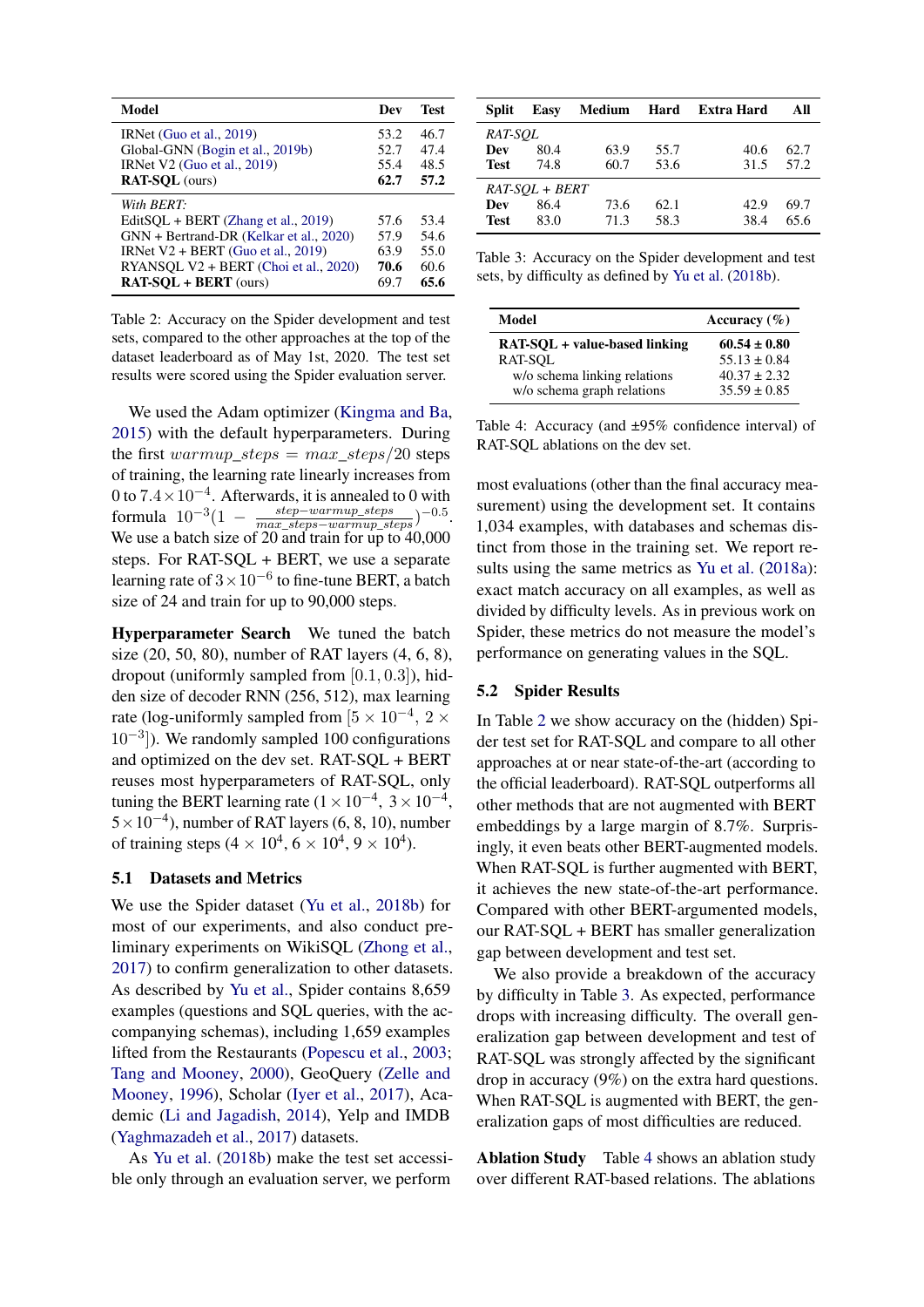<span id="page-7-0"></span>

and the database car\_1 schema (columns and tables) depicted in Figure [1.](#page-1-0)

are run on RAT-SQL without value-based linking to avoid interference with information from the database. Schema linking and graph relations make statistically significant improvements (p<0.001). The full model accuracy here slightly differs from Table [2](#page-6-0) because the latter shows the best model from a hyper-parameter sweep (used for test evaluation) and the former gives the mean over five runs where we only change the random seeds.

## 5.3 WikiSQL Results

We also conducted preliminary experiments on WikiSQL [\(Zhong et al.,](#page-10-0) [2017\)](#page-10-0) to test generalization of RAT-SQL to new datasets. Although WikiSQL lacks multi-table schemas (and thus, its challenge of schema encoding is not as prominent), it still presents the challenges of schema linking and generalization to new schemas. For simplicity of experiments, we did not implement either BERT augmentation or execution-guided decoding (EG) [\(Wang](#page-10-14) [et al.,](#page-10-14) [2018\)](#page-10-14), both of which are common in state-ofthe-art WikiSQL models. We thus only compare to the models that also lack these two enhancements.

While not reaching state of the art, RAT-SQL still achieves competitive performance on WikiSQL as shown in Table [5.](#page-8-0) Most of the gap between its accuracy and state of the art is due to the simplified implementation of *value decoding*, which is required for WikiSQL evaluation but not in Spider. Our value decoding for these experiments is a simple token-based pointer mechanism, which often fails to retrieve multi-token value constants accurately. A robust value decoding mechanism in

RAT-SQL is an important extension that we plan to address outside the scope of this work.

#### 5.4 Discussions

Alignment Recall from Section [4](#page-2-2) that we explicitly model the alignment matrix between question words and table columns, used during decoding for column and table selection. The existence of the alignment matrix provides a mechanism for the model to align words to columns. An accurate alignment representation has other benefits such as identifying question words to copy to emit a constant value in SQL.

In Figure [5](#page-7-0) we show the alignment generated by our model on the example from Figure [1.](#page-1-0) [4](#page-0-0) For the three words that reference columns (*"cylinders"*, *"model"*, *"horsepower"*), the alignment matrix correctly identifies their corresponding columns. The alignments of other words are strongly affected by these three keywords, resulting in a sparse span-tocolumn like alignment, *e.g. "largest horsepower"* to horsepower. The tables cars\_data and cars\_names are implicitly mentioned by the word *"cars"*. The alignment matrix successfully infers to use these two tables instead of car makers using the evidence that they contain the three mentioned columns.

The Need for Schema Linking One natural question is how often does the decoder fail to select the correct column, even with the schema encoding and linking improvements we have made. To

<sup>&</sup>lt;sup>4</sup>The full alignment also maps from column and table names, but those end up simply aligning to themselves or the table they belong to, so we omit them for brevity.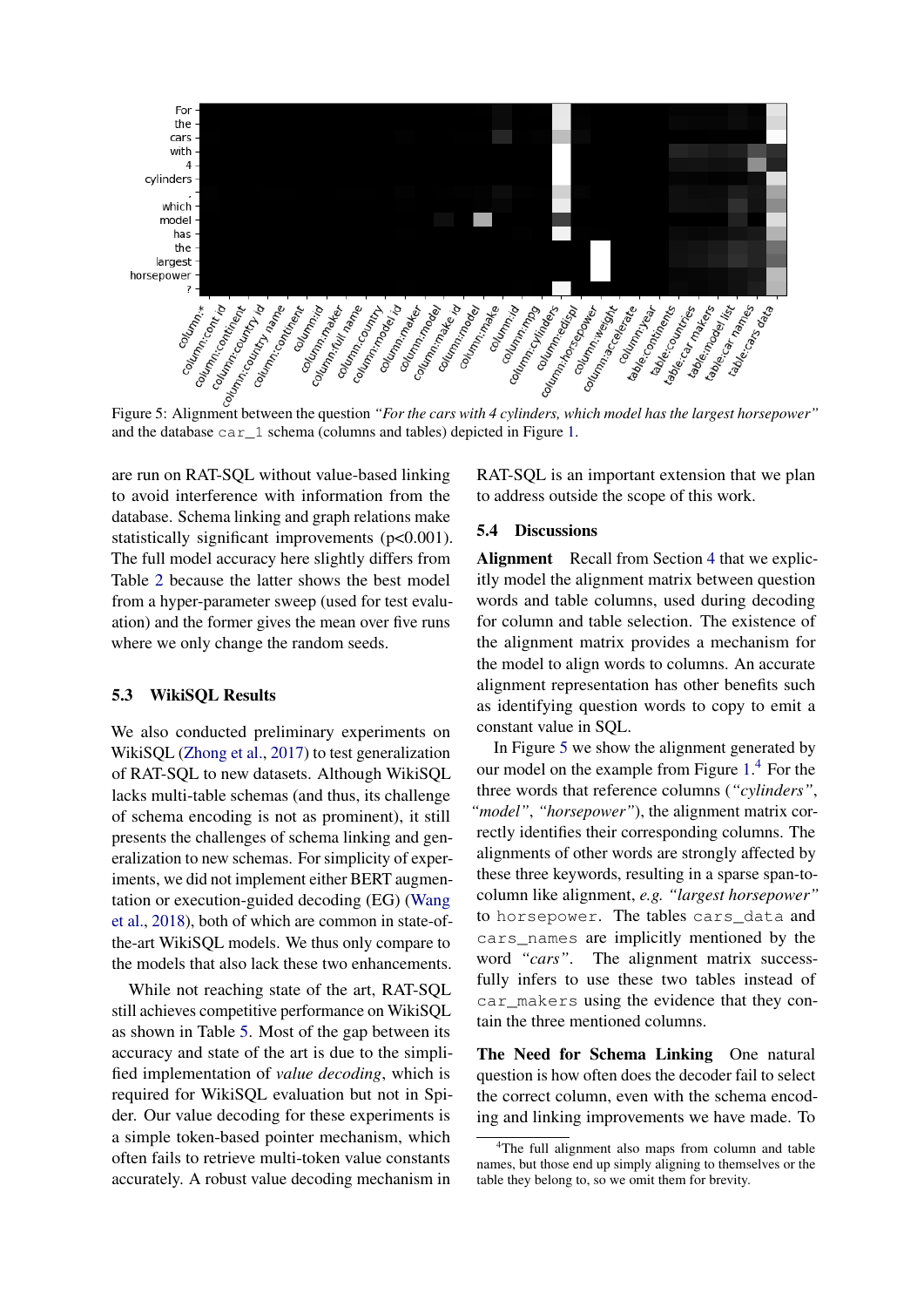<span id="page-8-0"></span>

|                                     | Dev         |                  | Test |          |
|-------------------------------------|-------------|------------------|------|----------|
| Model                               | LF Acc $\%$ | Ex. Acc% LF Acc% |      | Ex. Acc% |
| IncSOL(Shi et al., 2018)            | 49.9        | 84.0             | 49.9 | 83.7     |
| MOAN (McCann et al., 2018)          | 76.1        | 82.0             | 75.4 | 81.4     |
| RAT-SOL (ours)                      | 73.6        | 79.5             | 73.3 | 78.8     |
| Coarse2Fine (Dong and Lapata, 2018) | 72.5        | 79.0             | 71.7 | 78.5     |
| PT-MAML (Huang et al., 2018)        | 63.1        | 68.3             | 62.8 | 68.0     |

Table 5: RAT-SQL accuracy on WikiSQL, trained without BERT augmentation or execution-guided decoding (EG). Compared to other approaches without EG. "LF Acc" = Logical Form Accuracy; "Ex. Acc" = Execution Accuracy.

<span id="page-8-1"></span>

| Model                                    | Acc. |
|------------------------------------------|------|
| RAT-SOL                                  | 62.7 |
| RAT-SQL + Oracle columns                 | 69.8 |
| RAT-SQL + Oracle sketch                  | 73.0 |
| RAT-SQL + Oracle sketch + Oracle columns | 994  |

Table 6: Accuracy (exact match %) on the development set given an oracle providing correct columns and tables ("Oracle columns") and/or the AST sketch structure ("Oracle sketch").

answer this, we conducted an oracle experiment (see Table [6\)](#page-8-1). For "oracle sketch", at every grammar nonterminal the decoder is forced to choose the correct production so the final SQL sketch exactly matches that of the ground truth. The rest of the decoding proceeds conditioned on that choice. Likewise, "oracle columns" forces the decoder to emit the correct column/table at terminal nodes.

With both oracles, we see an accuracy of 99.4% which just verifies that our grammar is sufficient to answer nearly every question in the data set. With just "oracle sketch", the accuracy is only 73.0%, which means 72.4% of the questions that RAT-SQL gets wrong and could get right have incorrect column or table selection. Similarly, with just "oracle columns", the accuracy is 69.8%, which means that 81.0% of the questions that RAT-SQL gets wrong have incorrect structure. In other words, most questions have both column and structure wrong, so both problems require important future work.

Error Analysis An analysis of mispredicted SQL queries in the Spider dev set showed three main causes of evaluation errors. (I) 18% of the mispredicted queries are in fact *equivalent* implementations of the NL intent with a different SQL syntax (*e.g.* ORDER BY *C* LIMIT 1 vs. SELECT MIN $(C)$ ). Measuring execution accuracy rather than exact match would detect them as valid. (II) 39% of errors involve a wrong, missing, or extraneous column in the SELECT clause. This is a limitation of our schema linking mechanism, which, while substantially improving column

resolution, still struggles with some ambiguous references. Some of them are unavoidable as Spider questions do not always specify which columns should be returned by the desired SQL. Finally, (III) 29% of errors are missing a WHERE clause, which is a common error class in text-to-SQL models as reported by prior works. One common example is domain-specific phrasing such as *"older than 21"*, which requires background knowledge to map it to age  $> 21$  rather than age  $< 21$ . Such errors disappear after in-domain fine-tuning.

# 6 Conclusion

Despite active research in text-to-SQL parsing, many contemporary models struggle to learn good representations for a given database schema as well as to properly link column/table references in the question. These problems are related: to encode & use columns/tables from the schema, the model must reason about their role in the context of the question. In this work, we present a unified framework for addressing the schema encoding and linking challenges. Thanks to relation-aware self-attention, it jointly learns schema and question representations based on their alignment with each other and schema relations.

Empirically, the RAT framework allows us to gain significant state of the art improvement on text-to-SQL parsing. Qualitatively, it provides a way to combine predefined *hard* schema relations and inferred *soft* self-attended relations in the same encoder architecture. This representation learning will be beneficial in tasks beyond text-to-SQL, as long as the input has some predefined structure.

# Acknowledgments

We thank Jianfeng Gao, Vladlen Koltun, Chris Meek, and Vignesh Shiv for the discussions that helped shape this work. We thank Bo Pang, Tao Yu for their help with the evaluation. We also thank anonymous reviewers for their invaluable feedback.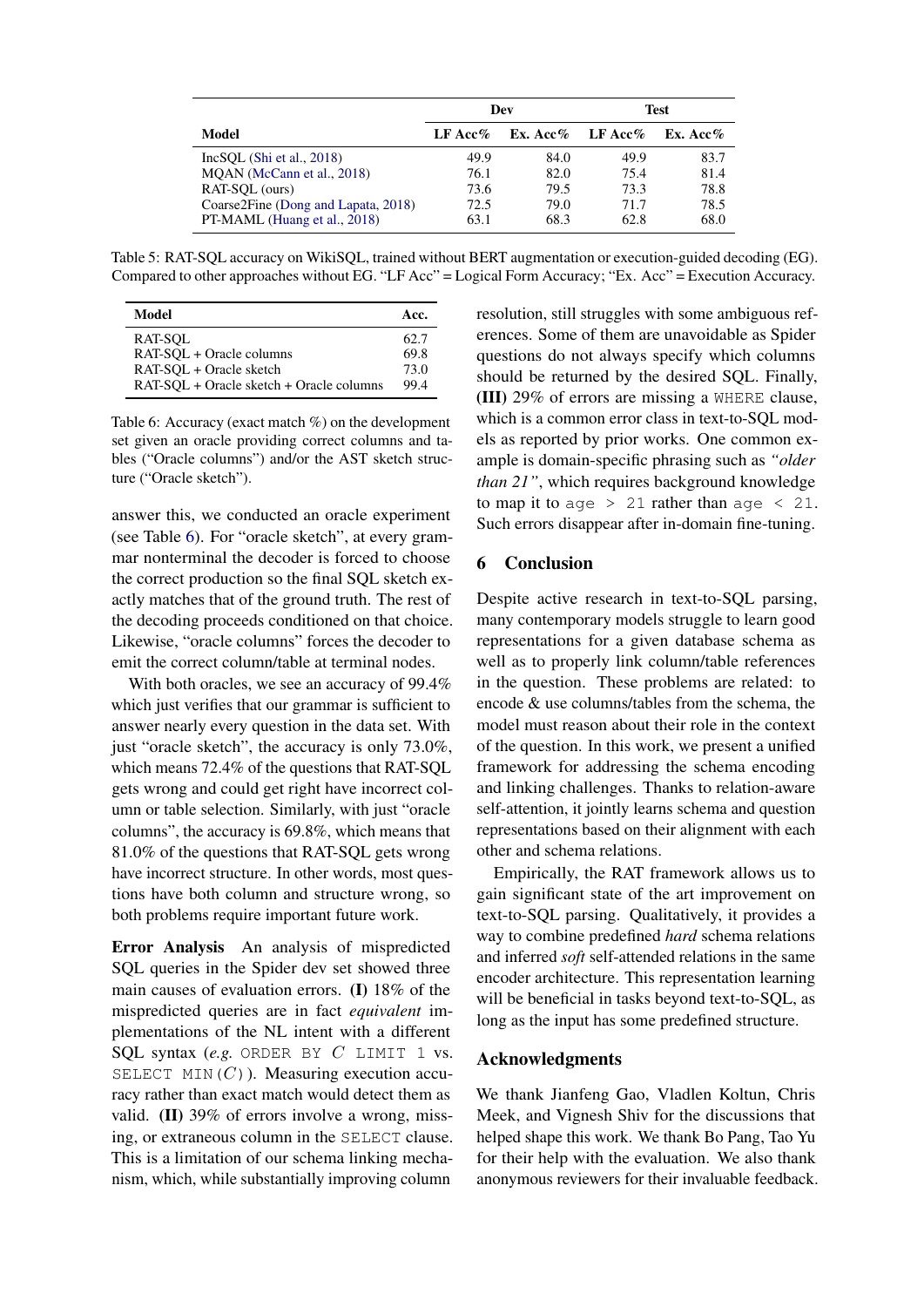#### References

- <span id="page-9-6"></span>Jimmy Lei Ba, Jamie Ryan Kiros, and Geoffrey E. Hinton. 2016. [Layer Normalization.](http://arxiv.org/abs/1607.06450) *arXiv:1607.06450*.
- <span id="page-9-1"></span>Ben Bogin, Jonathan Berant, and Matt Gardner. 2019a. [Representing schema structure with graph neural](https://doi.org/10.18653/v1/P19-1448) [networks for text-to-SQL parsing.](https://doi.org/10.18653/v1/P19-1448) In *Proceedings of the 57th Annual Meeting of the Association for Computational Linguistics*, pages 4560–4565.
- <span id="page-9-4"></span>Ben Bogin, Matt Gardner, and Jonathan Berant. 2019b. [Global reasoning over database structures for text](https://doi.org/10.18653/v1/D19-1378)[to-SQL parsing.](https://doi.org/10.18653/v1/D19-1378) In *Proceedings of the 2019 Conference on Empirical Methods in Natural Language Processing and the 9th International Joint Conference on Natural Language Processing (EMNLP-IJCNLP)*, pages 3657–3662.
- <span id="page-9-10"></span>Gino Brunner, Yang Liu, Damian Pascual, Oliver Richter, Massimiliano Ciaramita, and Roger Wattenhofer. 2020. [On identifiability in Transformers.](https://openreview.net/forum?id=BJg1f6EFDB) In *International Conference on Learning Representations*.
- <span id="page-9-15"></span>DongHyun Choi, Myeong Cheol Shin, EungGyun Kim, and Dong Ryeol Shin. 2020. RYANSQL: Recursively applying sketch-based slot fillings for complex text-to-SQL in cross-domain databases. *arXiv preprint arXiv:2004.03125*.
- <span id="page-9-8"></span>Jacob Devlin, Ming-Wei Chang, Kenton Lee, and Kristina Toutanova. 2019. BERT: Pre-training of deep bidirectional transformers for language understanding. In *Proceedings of the 2019 Conference of the North American Chapter of the Association for Computational Linguistics: Human Language Technologies, Volume 1 (Long and Short Papers)*, pages 4171–4186.
- <span id="page-9-20"></span>Li Dong and Mirella Lapata. 2018. [Coarse-to-fine de](https://doi.org/10.18653/v1/P18-1068)[coding for neural semantic parsing.](https://doi.org/10.18653/v1/P18-1068) In *Proceedings of the 56th Annual Meeting of the Association for Computational Linguistics (Volume 1: Long Papers)*, pages 731–742, Melbourne, Australia. Association for Computational Linguistics.
- <span id="page-9-0"></span>Catherine Finegan-Dollak, Jonathan K. Kummerfeld, Li Zhang, Karthik Ramanathan, Sesh Sadasivam, Rui Zhang, and Dragomir Radev. 2018. [Improving](http://aclweb.org/anthology/P18-1033) [Text-to-SQL Evaluation Methodology.](http://aclweb.org/anthology/P18-1033) In *Proceedings of the 56th Annual Meeting of the Association for Computational Linguistics (Volume 1: Long Papers)*, pages 351–360.
- <span id="page-9-13"></span>Yarin Gal and Zoubin Ghahramani. 2016. [A Theoreti](http://papers.nips.cc/paper/6241-a-theoretically-grounded-application-of-dropout-in-recurrent-neural-networks.pdf)[cally Grounded Application of Dropout in Recurrent](http://papers.nips.cc/paper/6241-a-theoretically-grounded-application-of-dropout-in-recurrent-neural-networks.pdf) [Neural Networks.](http://papers.nips.cc/paper/6241-a-theoretically-grounded-application-of-dropout-in-recurrent-neural-networks.pdf) In *Advances in Neural Information Processing Systems 29*, pages 1019–1027.
- <span id="page-9-3"></span>Jiaqi Guo, Zecheng Zhan, Yan Gao, Yan Xiao, Jian-Guang Lou, Ting Liu, and Dongmei Zhang. 2019. [Towards complex text-to-SQL in cross](https://doi.org/10.18653/v1/P19-1444)[domain database with intermediate representation.](https://doi.org/10.18653/v1/P19-1444) In *Proceedings of the 57th Annual Meeting of the Association for Computational Linguistics*, pages 4524–4535.
- <span id="page-9-2"></span>Pengcheng He, Yi Mao, Kaushik Chakrabarti, and Weizhu Chen. 2019. X-SQL: reinforce schema representation with context. *arXiv preprint arXiv:1908.08113*.
- <span id="page-9-5"></span>Vincent J. Hellendoorn, Charles Sutton, Rishabh Singh, Petros Maniatis, and David Bieber. 2020. [Global](https://openreview.net/forum?id=B1lnbRNtwr) [relational models of source code.](https://openreview.net/forum?id=B1lnbRNtwr) In *International Conference on Learning Representations*.
- <span id="page-9-7"></span>Sepp Hochreiter and Jürgen Schmidhuber. 1997. Long short-term memory. *Neural computation*, 9(8):1735–1780.
- <span id="page-9-9"></span>Cheng-Zhi Anna Huang, Ashish Vaswani, Jakob Uszkoreit, Ian Simon, Curtis Hawthorne, Noam Shazeer, Andrew M. Dai, Matthew D. Hoffman, Monica Dinculescu, and Douglas Eck. 2019. [Music](https://openreview.net/forum?id=rJe4ShAcF7) [Transformer.](https://openreview.net/forum?id=rJe4ShAcF7) In *International Conference on Learning Representations*.
- <span id="page-9-21"></span>Po-Sen Huang, Chenglong Wang, Rishabh Singh, Wentau Yih, and Xiaodong He. 2018. Natural language to structured query generation via meta-learning. In *Proceedings of the 2018 Conference of the North American Chapter of the Association for Computational Linguistics: Human Language Technologies, Volume 2 (Short Papers)*, pages 732–738.
- <span id="page-9-17"></span>Srinivasan Iyer, Ioannis Konstas, Alvin Cheung, Jayant Krishnamurthy, and Luke Zettlemoyer. 2017. [Learn](http://www.aclweb.org/anthology/P17-1089)[ing a neural semantic parser from user feedback.](http://www.aclweb.org/anthology/P17-1089) In *Proceedings of the 55th Annual Meeting of the Association for Computational Linguistics (Volume 1: Long Papers)*, pages 963–973.
- <span id="page-9-14"></span>Amol Kelkar, Rohan Relan, Vaishali Bhardwaj, Saurabh Vaichal, and Peter Relan. 2020. Bertrand-DR: Improving text-to-SQL using a discriminative re-ranker. *arXiv preprint arXiv:2002.00557*.
- <span id="page-9-16"></span>Diederik P. Kingma and Jimmy Ba. 2015. [Adam: A](http://arxiv.org/abs/1412.6980) [Method for Stochastic Optimization.](http://arxiv.org/abs/1412.6980) In *International Conference on Learning Representations*.
- <span id="page-9-18"></span>Fei Li and H. V. Jagadish. 2014. [Constructing an](http://dx.doi.org/10.14778/2735461.2735468) [interactive natural language interface for relational](http://dx.doi.org/10.14778/2735461.2735468) [databases.](http://dx.doi.org/10.14778/2735461.2735468) *Proceedings of the VLDB Endowment*, 8(1):73–84.
- <span id="page-9-12"></span>Christopher D. Manning, Mihai Surdeanu, John Bauer, Jenny Finkel, Steven J. Bethard, and David Mc-Closky. 2014. [The Stanford CoreNLP natural lan](http://www.aclweb.org/anthology/P/P14/P14-5010)[guage processing toolkit.](http://www.aclweb.org/anthology/P/P14/P14-5010) In *Association for Computational Linguistics (ACL) System Demonstrations*, pages 55–60.
- <span id="page-9-19"></span>Bryan McCann, Nitish Shirish Keskar, Caiming Xiong, and Richard Socher. 2018. The natural language decathlon: Multitask learning as question answering. *arXiv preprint arXiv:1806.08730*.
- <span id="page-9-11"></span>Adam Paszke, Sam Gross, Soumith Chintala, Gregory Chanan, Edward Yang, Zachary DeVito, Zeming Lin, Alban Desmaison, Luca Antiga, and Adam Lerer. 2017. [Automatic differentiation in PyTorch.](https://openreview.net/forum?id=BJJsrmfCZ)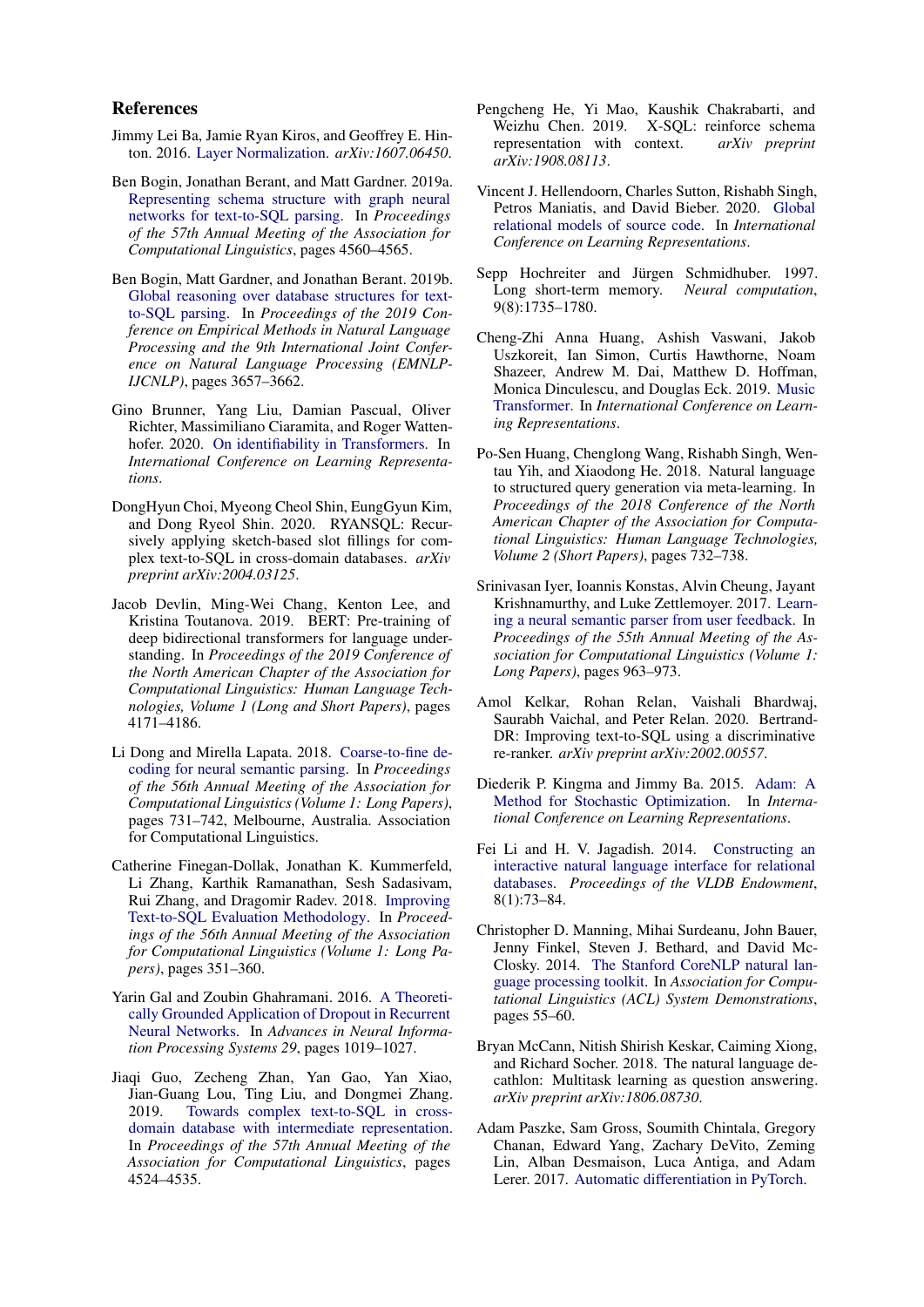- <span id="page-10-7"></span>Jeffrey Pennington, Richard Socher, and Christopher Manning. 2014. [Glove: Global vectors for word rep](http://www.aclweb.org/anthology/D14-1162)[resentation.](http://www.aclweb.org/anthology/D14-1162) In *Proceedings of the 2014 Conference on Empirical Methods in Natural Language Processing (EMNLP)*, pages 1532–1543, Doha, Qatar. Association for Computational Linguistics.
- <span id="page-10-9"></span>Ana-Maria Popescu, Oren Etzioni, , and Henry Kautz. 2003. [Towards a theory of natural language inter](http://doi.acm.org/10.1145/604045.604070)[faces to databases.](http://doi.acm.org/10.1145/604045.604070) In *Proceedings of the 8th International Conference on Intelligent User Interfaces*, pages 149–157.
- <span id="page-10-4"></span>Peter Shaw, Jakob Uszkoreit, and Ashish Vaswani. 2018. [Self-Attention with Relative Position Repre](https://doi.org/10.18653/v1/N18-2074)[sentations.](https://doi.org/10.18653/v1/N18-2074) In *Proceedings of the 2018 Conference of the North American Chapter of the Association for Computational Linguistics: Human Language Technologies, Volume 2 (Short Papers)*, pages 464– 468.
- <span id="page-10-15"></span>Tianze Shi, Kedar Tatwawadi, Kaushik Chakrabarti, Yi Mao, Oleksandr Polozov, and Weizhu Chen. 2018. [IncSQL: Training Incremental Text-to-SQL Parsers](http://arxiv.org/abs/1809.05054) [with Non-Deterministic Oracles.](http://arxiv.org/abs/1809.05054) *arXiv:1809.05054 [cs]*.
- <span id="page-10-5"></span>Haitian Sun, Bhuwan Dhingra, Manzil Zaheer, Kathryn Mazaitis, Ruslan Salakhutdinov, and William Cohen. 2018. [Open domain question answering using early](https://www.aclweb.org/anthology/D18-1455) [fusion of knowledge bases and text.](https://www.aclweb.org/anthology/D18-1455) In *Proceedings of the 2018 Conference on Empirical Methods in Natural Language Processing*, pages 4231–4242, Brussels, Belgium. Association for Computational Linguistics.
- <span id="page-10-10"></span>Lappoon R. Tang and Raymond J. Mooney. 2000. [Au](http://www.aclweb.org/anthology/W00-1317)[tomated construction of database interfaces: Inter](http://www.aclweb.org/anthology/W00-1317)[grating statistical and relational learning for seman](http://www.aclweb.org/anthology/W00-1317)[tic parsing.](http://www.aclweb.org/anthology/W00-1317) In *2000 Joint SIGDAT Conference on Empirical Methods in Natural Language Processing and Very Large Corpora*, pages 133–141.
- <span id="page-10-2"></span>Ashish Vaswani, Noam Shazeer, Niki Parmar, Jakob Uszkoreit, Llion Jones, Aidan N Gomez, Łukasz Kaiser, and Illia Polosukhin. 2017. [Attention is All](http://papers.nips.cc/paper/7181-attention-is-all-you-need.pdf) [you Need.](http://papers.nips.cc/paper/7181-attention-is-all-you-need.pdf) In *Advances in Neural Information Processing Systems 30*, pages 5998–6008.
- <span id="page-10-6"></span>Petar Veličković, Guillem Cucurull, Arantxa Casanova, Adriana Romero, Pietro Liò, and Yoshua Bengio. 2018. [Graph Attention Networks.](https://openreview.net/forum?id=rJXMpikCZ) *International Conference on Learning Representations*.
- <span id="page-10-14"></span>Chenglong Wang, Kedar Tatwawadi, Marc Brockschmidt, Po-Sen Huang, Yi Mao, Oleksandr Polozov, and Rishabh Singh. 2018. [Robust](http://arxiv.org/abs/1807.03100) [Text-to-SQL Generation with Execution-Guided](http://arxiv.org/abs/1807.03100) [Decoding.](http://arxiv.org/abs/1807.03100) *arXiv:1807.03100 [cs]*.
- <span id="page-10-12"></span>Navid Yaghmazadeh, Yuepeng Wang, Isil Dillig, and Thomas Dillig. 2017. [Sqlizer: Query synthesis from](http://doi.org/10.1145/3133887) [natural language.](http://doi.org/10.1145/3133887) In *International Conference on Object-Oriented Programming, Systems, Languages, and Applications, ACM*, pages 63:1–63:26.
- <span id="page-10-3"></span>Pengcheng Yin and Graham Neubig. 2017. [A Syntactic](https://doi.org/10.18653/v1/P17-1041) [Neural Model for General-Purpose Code Generation.](https://doi.org/10.18653/v1/P17-1041) In *Proceedings of the 55th Annual Meeting of the Association for Computational Linguistics (Volume 1: Long Papers)*, pages 440–450.
- <span id="page-10-13"></span>Tao Yu, Michihiro Yasunaga, Kai Yang, Rui Zhang, Dongxu Wang, Zifan Li, and Dragomir Radev. 2018a. [SyntaxSQLNet: Syntax Tree Networks for](http://aclweb.org/anthology/D18-1193) [Complex and Cross-Domain Text-to-SQL Task.](http://aclweb.org/anthology/D18-1193) In *Proceedings of the 2018 Conference on Empirical Methods in Natural Language Processing*, pages 1653–1663.
- <span id="page-10-1"></span>Tao Yu, Rui Zhang, Kai Yang, Michihiro Yasunaga, Dongxu Wang, Zifan Li, James Ma, Irene Li, Qingning Yao, Shanelle Roman, Zilin Zhang, and Dragomir Radev. 2018b. [Spider: A Large-Scale](http://aclweb.org/anthology/D18-1425) [Human-Labeled Dataset for Complex and Cross-](http://aclweb.org/anthology/D18-1425)[Domain Semantic Parsing and Text-to-SQL Task.](http://aclweb.org/anthology/D18-1425) In *Proceedings of the 2018 Conference on Empirical Methods in Natural Language Processing*, pages 3911–3921.
- <span id="page-10-11"></span>John M. Zelle and Raymond J. Mooney. 1996. [Learn](http://dl.acm.org/citation.cfm?id=1864519.1864543)[ing to parse database queries using inductive logic](http://dl.acm.org/citation.cfm?id=1864519.1864543) [programming.](http://dl.acm.org/citation.cfm?id=1864519.1864543) In *Proceedings of the Thirteenth National Conference on Artificial Intelligence - Volume 2*, pages 1050–1055.
- <span id="page-10-8"></span>Rui Zhang, Tao Yu, He Yang Er, Sungrok Shim, Eric Xue, Xi Victoria Lin, Tianze Shi, Caiming Xiong, Richard Socher, and Dragomir Radev. 2019. Editing-based SQL query generation for cross-domain context-dependent questions. In *Proceedings of the 2019 Conference on Empirical Methods in Natural Language Processing*.
- <span id="page-10-0"></span>Victor Zhong, Caiming Xiong, and Richard Socher. 2017. [Seq2SQL: Generating Structured Queries](http://arxiv.org/abs/1709.00103) [from Natural Language using Reinforcement Learn](http://arxiv.org/abs/1709.00103)[ing.](http://arxiv.org/abs/1709.00103) *arXiv:1709.00103 [cs]*.